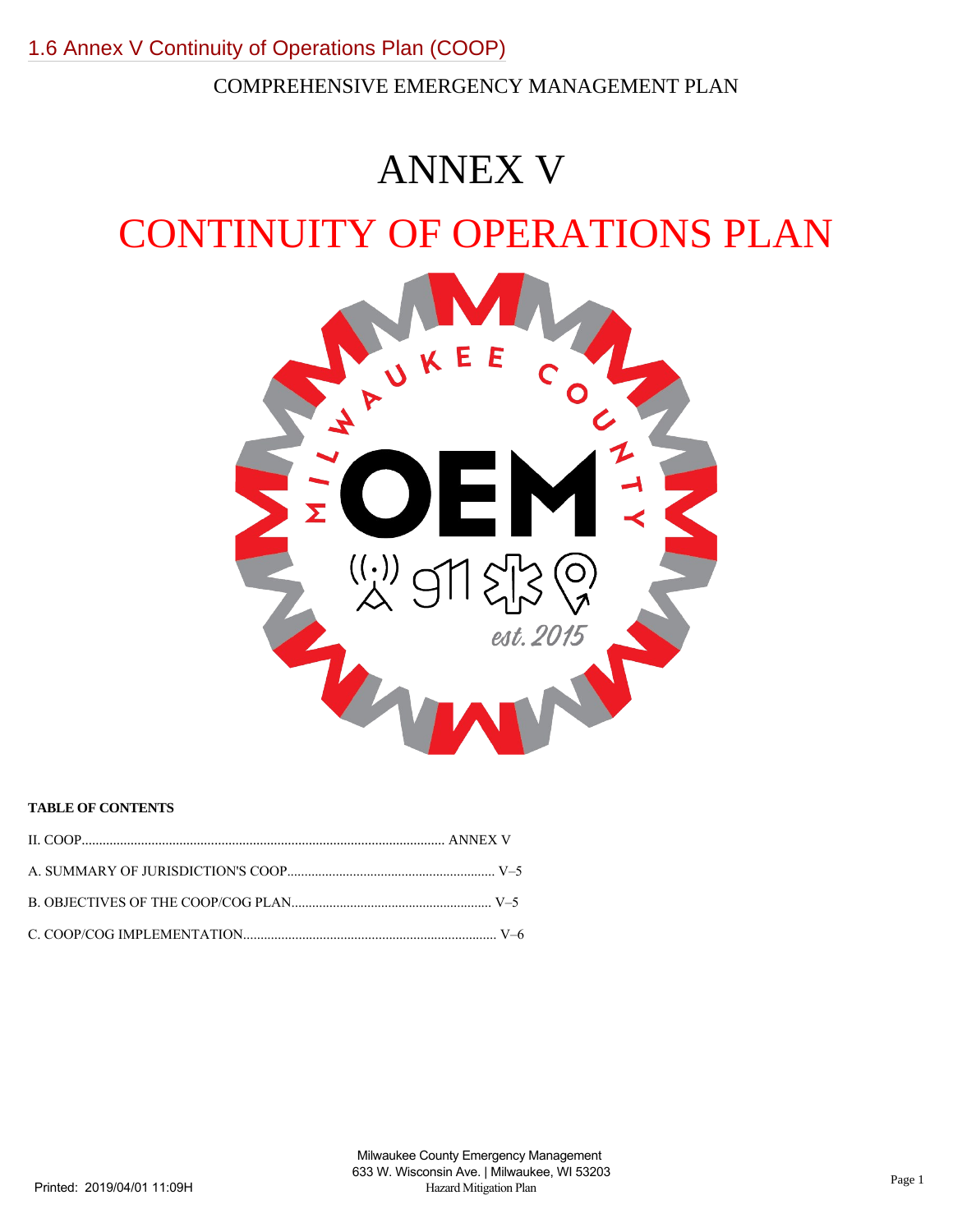## [1.6.1 Summary of Jurisdiction's COOP](https://milwaukeecounty.isc-cemp.com/Cemp/Details?id=5809782)

## **A. SUMMARY OF JURISDICTION'S COOP**

## **\*The updated COOP in its entirety is on file at the Milwaukee County Office of Emergency Management (including all county department COOP plans and personnel info)**

1. Purpose

- a. This plan outlines the Milwaukee County viable and executable contingency plans for Continuity of Operations (COOP) (i.e., providing essential functions to customers from a different location due to the primary facility becoming unusable for long or short periods of time) and Continuity of Government (COG) (i.e., the continued performance of essential agency functions and support of the governor during emergency or disaster situations.) This COOP/COG plan ensures that we:
	- (1) Maintain a high level of readiness.
	- (2) Implement the plan both with and without warning.
	- (3) Become operational no later than 12 hours after activation.
	- (4) Maintain sustained operations for up to 30 days.
	- (5) Take maximum advantage of existing agency field infrastructures.

### 2. Authorities

- a. Milwaukee County Ordinance 32.28 (Emergency Purchases) states that, "When immediate action is required to preserve property or protect life, health or welfare of persons, any department head is authorized to procure equipment, supplies and services directly in the open market. The procurement division shall be consulted and/or notified. Such action shall be reported, in writing, within forty-eight (48) hours after initial emergency action, in the county board, county executive and department of administration. Purchases and payments shall not be restricted by normal budget limitations. Appropriations transfers, if required, shall be initiated in accordance with fiscal procedures."
- b. Emergency operations not discussed in this ordinance will be conducted under standing Milwaukee County ordinances and all applicable state and federal laws.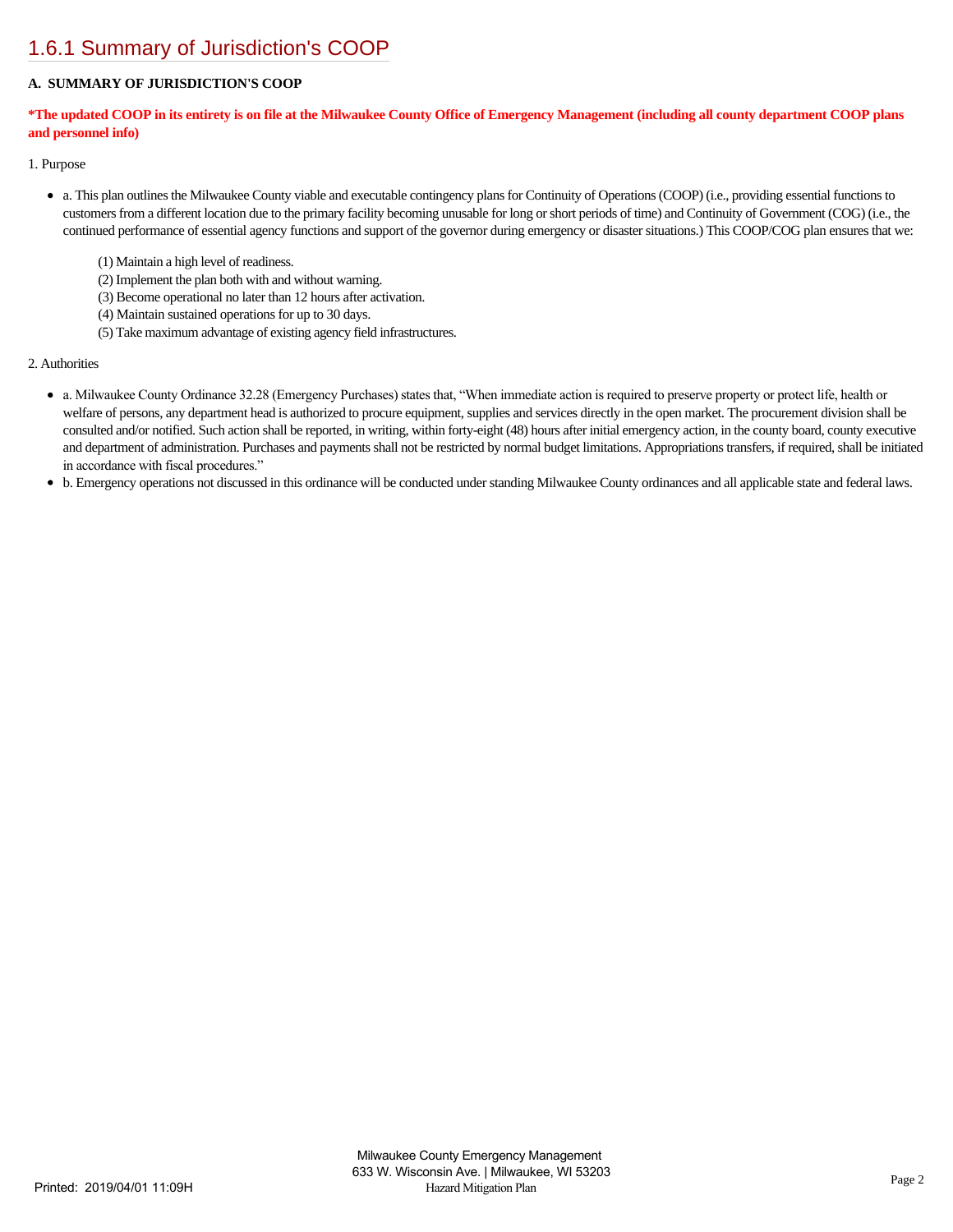## [1.6.2 Objectives of the COOP/COG Plan](https://milwaukeecounty.isc-cemp.com/Cemp/Details?id=5809784)

## **B. OBJECTIVES OF THE COOP/COG PLAN**

- 1. Ensuring the continuous performance of an agency's essential functions and operations during an emergency,
- 2. Protecting essential facilities, equipment, records and other assets,
- 3. Reducing or mitigating disruptions to operations,
- 4. Reducing loss of life and minimizing damage and losses, and
- 5. Achieving a timely and orderly recovery from an emergency and resumption of full service to customers.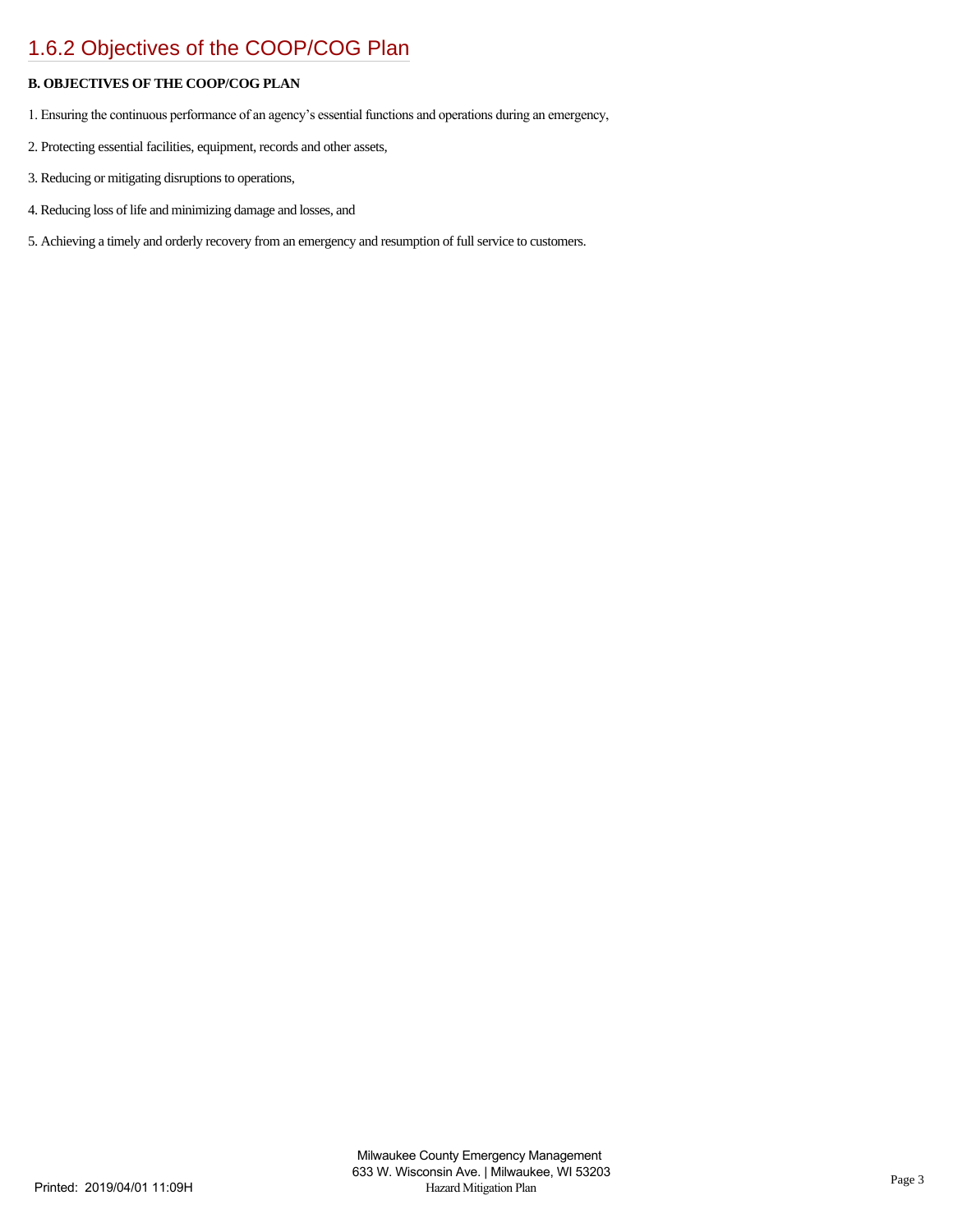## [1.6.3 COOP/COG Implementation](https://milwaukeecounty.isc-cemp.com/Cemp/Details?id=5809786)

## **C. COOP/COG IMPLEMENTATION**

### 1. Phase I – Readiness and Preparedness

- a. Mission Essential Functions (MEFs) are identified as well as supporting human capital, equipment and capabilities. Risk mitigation options are developed in order to reduce the risk of a MEF failing based on vulnerability.
- b. Orders of Succession are charted, for all leadership roles, which map the sequence of leadership transfer in an emergency.  $\bullet$
- c. Delegations of Authority are documented ensuring decision-making on emergency actions (e.g., to evacuate a building) and on key policies remains intact. Legal  $\bullet$ authorities are cited which include triggers for the delegation, limitations on authority, and notification of the delegation.
- d. Continuity Facilities are identified and equipped to allow relocation of operations if the primary site is damaged. Fiscal, geographical and operational needs are considered when selecting alternative sites.
- e. Continuity Communications are established at the primary and alternative facilities. Preventive measures (e.g., uninterruptible power supplies) and backup  $\bullet$ systems (e.g., two-way radio) are in place.
- f. Vital Records that support the MEFs are identified and available in an emergency (at the primary and continuity facilities). This includes COOP plans and procedures, emergency contacts, payroll data, insurance policies, property titles/deeds, recovery vendors, etc., in multiple formats (e.g., digital and hardcopy).
- $\bullet$ g. Human Capital preparedness is ongoing ensuring family emergency plans (www.ready.gov) are in place. Procedures for contacting and accounting for all persons in an emergency is practiced and current.
- h. Devolution of Control is established allowing the transfer of operations to another organization such as a regional field office. A roster of personnel who will perform the MEFs and triggers for activation (primary site is severely damaged and personnel are unavailable or incapable of deploying to the continuity facility) of the devolution plan are in place.
- i. Reconstitution plans guide surviving and/or replacement personnel on restoring regular operations to full capacity. Restoration plans include damage assessment, restoration, and the identification of safe and habitable work conditions.
- j. Training, Tests and Exercises are ongoing thereby validating plans and procedures. Vulnerabilities and gaps are identified and necessary corrective action is  $\bullet$ documented. Proposed improvements and fiscal implications are assessed (i.e., whether required to sustain a MEF).

### 2. Phase II - Activation and Relocation (0-12 hours)

- a. Utilize a decision matrix or flow chart to determine how to respond to the emergency.Activation may be partial (e.g., bomb threat) or full (e.g., gas utility explosion) depending on the severity of disruption.
- b. Notify alternate facility manager(s) of impending activation and actual relocation requirements.  $\bullet$
- c. Notify the Office of Emergency Management (OEM) (414-278-4709) (24/7) and other appropriate agencies of the decision to relocate and the time of  $\bullet$ execution or activation of call-down procedures.
- d. Activate plans, procedures and schedules to transfer activities, personnel, records and equipment to alternate operating facility(ies).
- $\bullet$ e. Use a call-down (e.g., series of calls from one person to the next relaying specific information) to notify initial COOP/COG contingency staff to relocate.
- $\bullet$ f. Instruct all other emergency and non-emergency personnel regarding their duties.
- $\bullet$ g. Assemble necessary documents and equipment required to continue performance of essential operations at alternate operating facility(ies).
- h. Order equipment and supplies if not already in place.
- i. Transport documents and designated communications, automated data processing and other equipment to the alternate operating facility(ies) if applicable.
- $\bullet$ j. Secure the normal operating facility physical plant and non-moveable equipment and records to the extent possible.
- k. Continue essential operations at the normal operating facility if available until alternate facility(ies) is/are operational.
- l. Advise alternate operating facility manager(s) on the status of follow-on personnel.

### 3. Phase III – Continuity Operations (12 hours – termination)

- a. Provide amplifying guidance to other key staff and non-emergency employees (e.g., who to report to, how often to check-in).Account for all personnel.
- b. Identify replacements for missing personnel and request augmentation as necessary.
- c. Commence full execution of mission essential functions at alternate operating facility(ies).
- d. Establish communications to all critical organizations, personnel and customers, and notify them of operations and status.
- e. Notify MCSO Division of Emergency Management and all other appropriate agencies immediately of the department's alternate location, operational and communications status and anticipated duration of relocation if known.
- f. Develop plans and schedules to phase down alternate facility(ies) operations and return activities, personnel, records and equipment to the primary facility when appropriate.
- 4. Phase IV Reconstitution (termination and return to normal operations)
	- a. Inform all personnel that the threat of or actual emergency no longer exists and provide instructions for resumption of normal operations.
	- b. Supervise an orderly return to the normal operating facility or movement to other temporary or permanent facility(ies).
	- c. Verify all systems (IT, mail service, security, etc.), communications (voice and data) and resources (equipment, databases, personnel, etc.) are available and in  $\bullet$ working conditions.
	- d. Identify records that were affected by the emergency and work toward recovering all of them, both vital and non-vital.
	- e. Report status of relocation to Office of Emergency Management (OEM) and other agencies if applicable.
	- f. Conduct an after-action review of COOP/COG operations and effectiveness of plans and procedures as soon as possible; identify areas for correction and